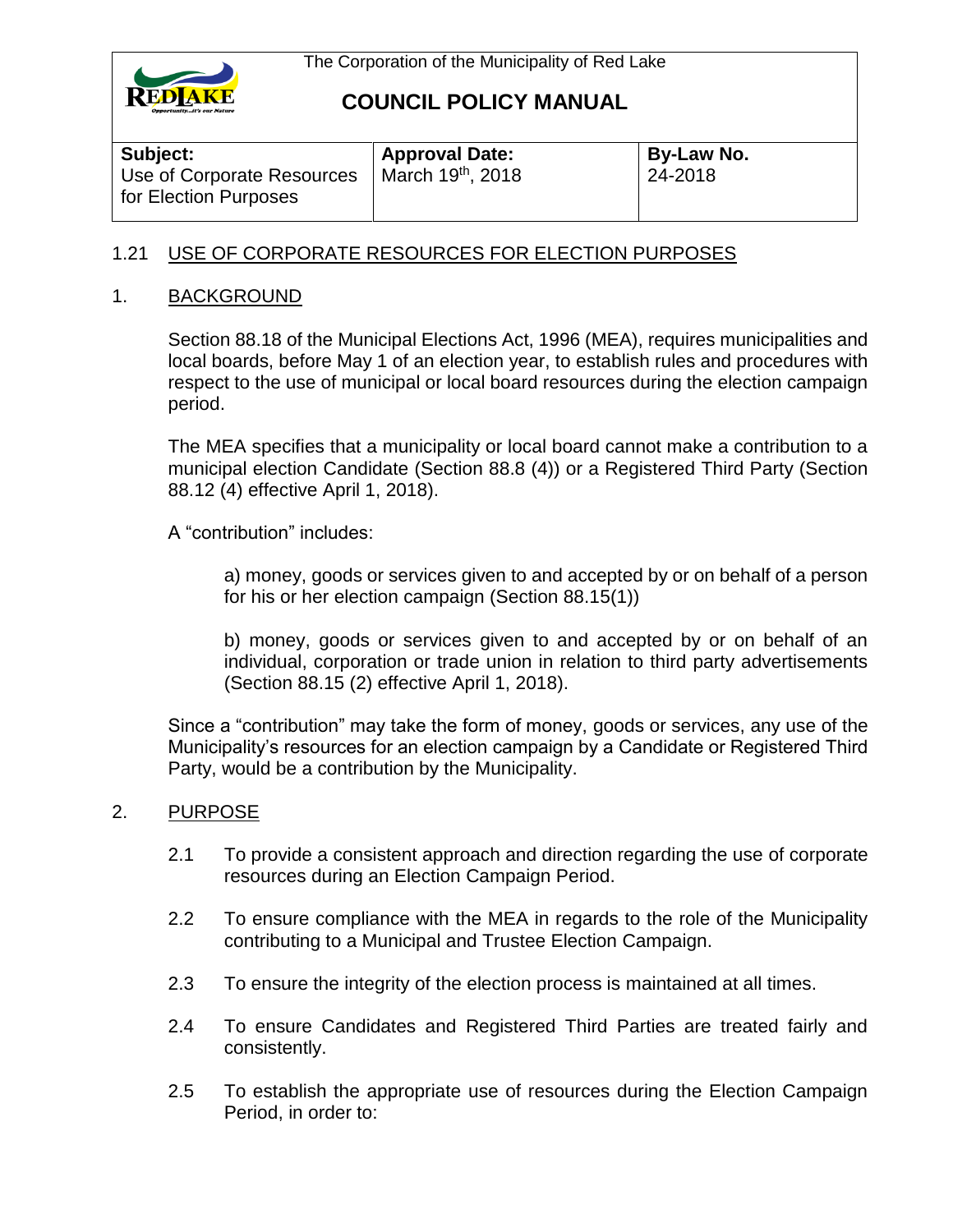

# **COUNCIL POLICY MANUAL**

| Subject:                                            | <b>Approval Date:</b>         | <b>By-Law No.</b> |
|-----------------------------------------------------|-------------------------------|-------------------|
| Use of Corporate Resources<br>for Election Purposes | March 19 <sup>th</sup> , 2018 | 24-2018           |

- a) Protect the interests of Candidates, Registered Third Parties, Staff and the Municipality; and
- b) Ensure accountable and transparent election practices.

## 3. APPLICATION AND SCOPE

This policy applies to Candidates, Registered Third Parties and Staff during an Election Campaign Period in an election year and in the event of a by-election.

### 4. DEFINITIONS

"Campaign" means a municipal election-related activity for the purpose of supporting or opposing the election of a Candidate or a question on the ballot, and includes, without limiting the generality of the foregoing, the distribution of materials, advertising, display of signage etc.

"Candidate" means a person who has been nominated under Section 33 of the Act. (MEA)

"Clerk" means the Clerk of the Municipality of Red Lake or his/her designate.

"Council" means the Council of The Corporation of the Municipality of Red Lake.

"Election Campaign Period" for Candidates, begins on the day a Nomination Form is filed and ends December 31 of the election year (unless a request for extension to campaign period has been filed) and for Registered Third Parties, begins on the day a Notice of Registration is filed and ends December 31 of the election year (unless a request for extension of campaign period has been filed).

"Municipal Resources" means real property, goods and/or services owned, controlled, leased, acquired, or operated by the Municipality including, but not limited to: facilities, equipment, supplies, services, Staff, information technology (IT) assets, infrastructure or data.

"Municipality" means The Corporation of the Municipality of Red Lake.

"Staff" means all full-time, part-time and contract employees of the Municipality.

"Registered Third Party" means an individual who is normally a resident of Ontario, a corporation that carries on business in Ontario or a trade union that holds bargaining rights for employees in Ontario and whose Notice of Registration for Third Party Advertiser has been certified by the Clerk.